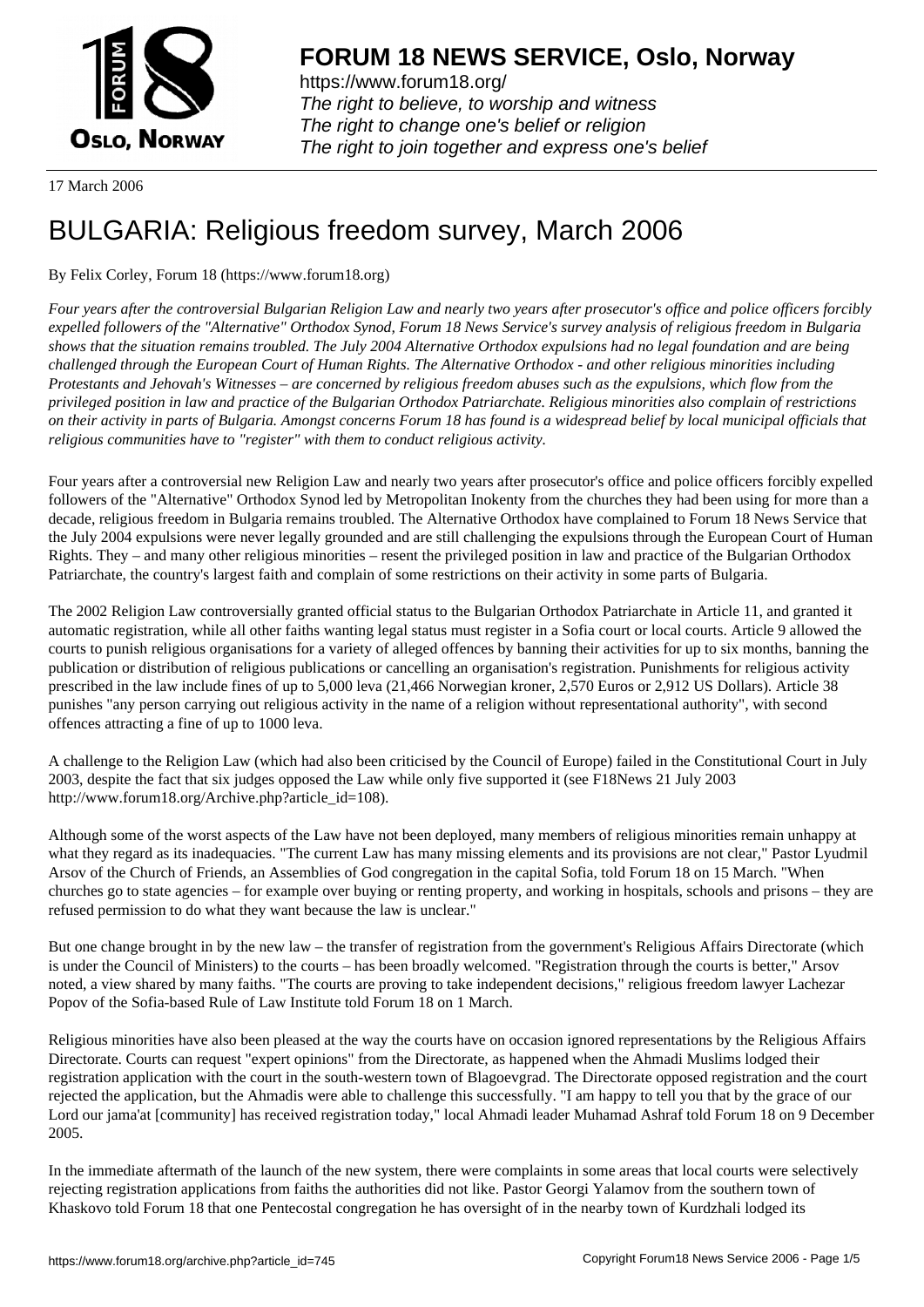It was only after the church lodged a challenge through a higher court in Plovdiv that registration was approved, though even then it was not until September 2004, six months after the Plovdiv court ruled in the church's favour, that the registration certificate was issued.

Such problems have reportedly diminished in the last two years. No religious communities reported any other faiths or congregations that have been denied registration by the courts, although one Protestant pastor told Forum 18 that in the 1990s some Protestant congregations that had been unable to gain registration chose to join larger unions that had registration.

One group that has not applied for registration under the new system is the Alternative Orthodox Synod or its parishes. Under the Religion Law they could not do so under the name "Bulgarian Orthodox Church", as another denomination with that name is already registered. Alternative Orthodox leaders say they will not apply to register under any other name. However, one of their priests registered his parish successfully under the name "Ecumenical Church". The court ignored the negative "expert opinion" of the Religious Affairs Directorate, the Sofia-based lawyer Ivan Gruikin, who has worked on religious freedom cases, told Forum 18.

However, much concern continues over the widespread belief by local officials that religious communities also have to "register" with the local municipality to be able to conduct local religious activity. Although this is nowhere stated in the law, officials often use this to suppress activity they do not like. "This parallel system of court and municipality registration is very strange," Pastor Nikolai Nikolov of the Evangelical Pentecostal church in the central town of Nova Zagora told Forum 18 on 14 March. "It is a continuing bad habit from the Communist period."

Even though this local registration is supposed to be "formal" – and responses are supposed to be given within a week – Jehovah's Witness communities in Dimitrovgrad, Veliko Turnovo and Smolen have been waiting for it for more than two years. "The municipalities just don't respond or claim they didn't receive the applications," Jehovah's Witness Lubomir Kuchukov told Forum 18 from Sofia on 17 March. "These are just excuses."

During the 1990s, several municipalities issued local decrees restricting religious activity. Some of these remain in force. But the lawyer Lachezar Popov told Forum 18 that he and his colleagues had successfully challenged a proposed council decision in the Black Sea port of Burgas that would have given the Bulgarian Orthodox Patriarchate priority within 150 metres (yards) of any school in the city.

"The level of freedom at the local level depends on the attitude of local officials," Pastor Zhivko Tonchev of the Good News Church in Burgas told Forum 18 on 15 March. "City officials' attitude to Protestants here in Burgas is now positive." Tonchev, who is also a city councillor, noted that several years ago the Philadelphia Church led by Pastor Stefan Kristev was denied permission to build a church on land it already owned. "He was refused for three years, but when I was elected I was able to convince the council his church was not a dangerous sect. He got permission last year."

Yet Jehovah's Witnesses have for some years continued to face difficulties in Burgas (see F18News 19 August 2003 http://www.forum18.org/Archive.php?article\_id=124). Their Kingdom Hall has been repeatedly attacked with stones and lumps of concrete, "especially after attacks in the local press," Kuchukov told Forum 18. He said the police fined the congregation 50 leva (204 Norwegian Kroner, 26 Euros, or 31 US Dollars) in February 2006 for "failing to protect the property". "This is ridiculous," he complained. "Instead of protecting us they are fining us." Elsewhere he said local decrees ban the distribution of religious literature on the streets, with municipal police stopping Jehovah's Witnesses who are conducting missionary activity, asking them to show their identity papers and warning them to stop. In June 2005, one Jehovah's Witness was fined 200 levas in Plovdiv for preaching on the street.

Many Protestants identify as religious freedom blackspots areas with a majority ethnic Turkish population – such as in and around Kurdzhali and Khaskovo in the Rhodope mountains in the south and in the area of Razgrad in the north-east – as well as what many regard as the "Communist-dominated" northern towns, such as Pleven, Vratsa and Vidin. "Local authorities try to put in place special unwritten rules that are more restrictive than the law," complained Pastor Nikolov. "When Christians try to do things in traditionally Muslim areas, the local authorities try to cancel them."

He cited cases in Muslim villages where Protestants have gained permission to rent publicly-owned halls for evangelistic meetings but which have been cancelled after Muslim organisations protested. He said Muslim villagers had on occasion threatened to burn down houses where Christian meetings had been held, while on one occasion in 2005 a mob had beaten a visiting evangelist and tried to destroy his car.

Asked what the police did to uphold the law, Pastor Nikolov laughed. "There is not the same attention to information from each side – they pay more attention to information from the Muslims," he told Forum 18. He said the mainly ethnic-Turkish party, the Movement for Rights and Freedoms – a member of the ruling coalition – has "its people" in the local police. "In such cases investigations are not active."

The lawyer Ivan Gruikin reported that in Turkish-populated regions, officials demand that Christian missionaries show documents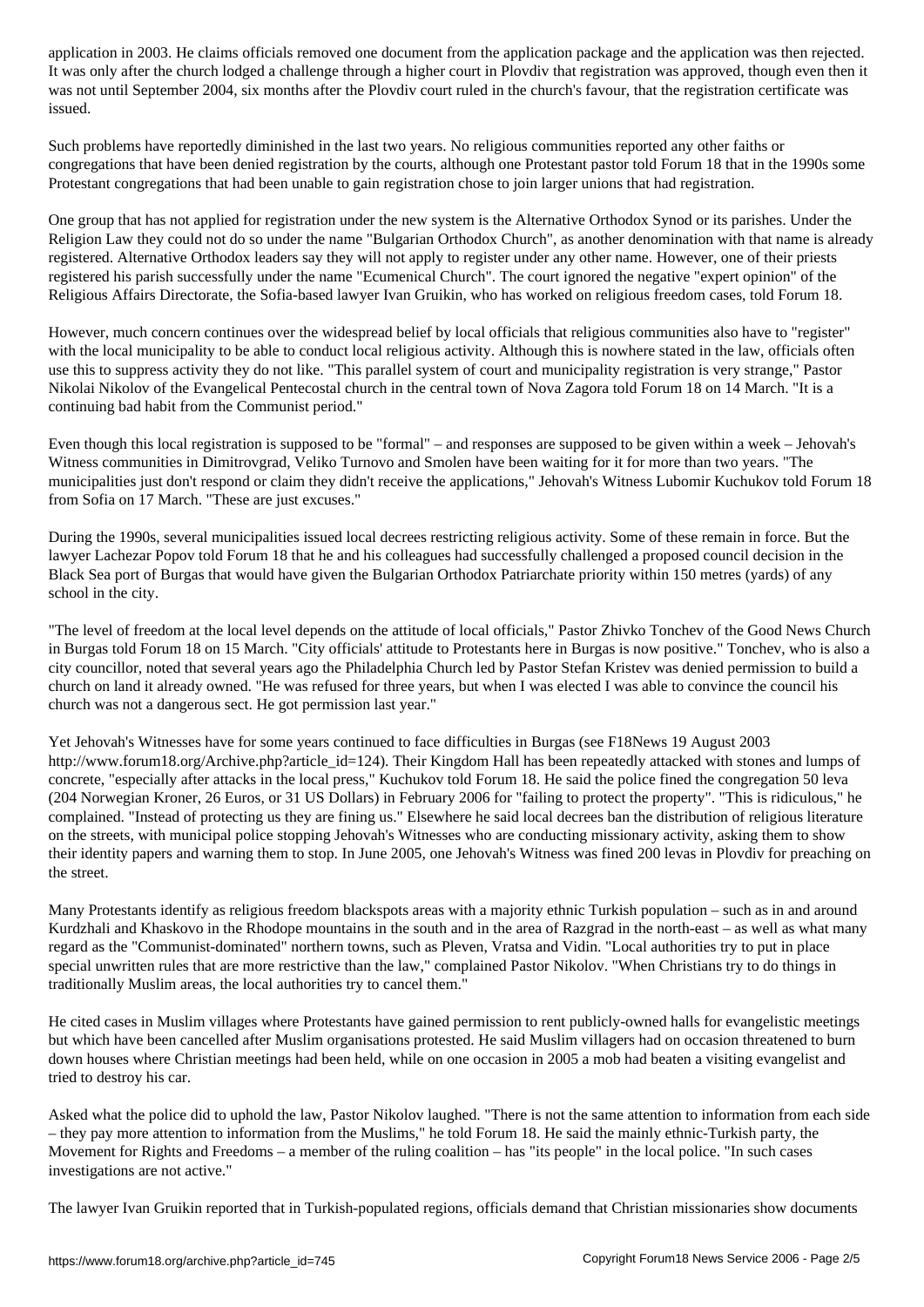Protestant pastor Pavel Hristov, head of the Bulgarian Missionary Network, reported that in the town of Djebel, a church led by pastor Gunai Sherifov failed to apply for a tax declaration in time, so the church was closed down by a local court. "This was a ridiculous case," he told Forum 18. "They simply forgot, but the [ethnic] Turkish authorities were searching for an excuse to move against the church."

Pastor Yamalov in Khaskovo complained that his church had been renting a publicly-owned hall for Sunday services until last year, when the council raised the rent to five times the previous level. "We believe this is because they don't like our church," he told Forum 18. "Six years before that they told us openly they don't like us." He added that in a Turkish-populated village near Khaskovo, when he had asked for permission to buy a plot of land to build a church eight years ago the local mayor had responded that the Muslims could build ten mosques but his church would not be allowed to build.

Alternative Orthodox members continue to complain of government favouritism shown to the rival – and much bigger – Bulgarian Orthodox Patriarchate led by Patriarch Maksim. One explicit aim of the 2002 Religion Law – indeed, in the view of Krassimir Kanev, head of the Bulgarian Helsinki Committee, it was the "main purpose" of it - was to facilitate the ending of the schism, as the government saw it. In the wake of the expulsion of Alternative Orthodox communities from their churches – reports vary from 100 to 250 such expulsions – in coordinated raids in July 2004 the government declared the schism "ended" (see F18News 23 July 2004 http://www.forum18.org/Archive.php?article\_id=370).

Several Bulgarian human rights and religious freedom advocates stated that the government was wrong to take one side in what was an internal split, and saw the expulsions as a dangerous precedent for attacks on other religious communities (see F18News 3 August 2004 http://www.forum18.org/Archive.php?article\_id=385).

Many priests who followed the Alternative Synod have now rejoined the Patriarchate. But it is not clear how many did so out of financial necessity, rather than an uncoerced decision, as many have families to support and were deprived of income after being expelled from their churches.

Aleksandr Gospodinov, a Sofia-based Orthodox layman, told Forum 18 last November that most of the 15 to 20 of Sofia's 57 priests had rejoined the Patriarchate. One such was Fr Veselin Arnaudov. "Like most such priests I wrote a letter of repentance to Patriarch Maksim in 2004 and was accepted back," he told Forum 18 from Sofia last September. "All my parishioners said I was absolutely right to seek penitence and return." He argued that the original split had been politically-motivated and that it was wrong for the Orthodox Church to be the "plaything of politicians".

Although the Alternative Orthodox were the victims of the expulsions at the hands of the police, some were subsequently prosecuted for hooliganism or using violence, accusations they reject. One such was Fr Kamen Barakov (despite being detained in handcuffs during the expulsion) but, as he told Forum 18, he was acquitted in court in 2005.

Alternative Orthodox members tried to challenge the expulsions through the Sofia court and the Supreme Court but, Fr Barakov told Forum 18, they refused to accept the cases, arguing that the expulsions followed a lawful decision of the prosecutor's office.

The Alternative Orthodox have lodged 75 cases with the European Court of Human Rights in Strasbourg, arguing that their rights were violated with the expulsions. Lachezar Popov, who is the lawyer in 74 of the cases, told Forum 18 that he is expecting to hear this spring if the Strasbourg court will declare these cases admissible, the first stage of what could be a long legal process.

Among the churches seized from the Alternative Orthodox were some which they had built with their own funds after the split in 1992. Gruikin reported that one of these – St Mina's – was in central Sofia and far from being now open for use by the Patriarchate is closed completely. "No reason has been given for why it is closed," he told Forum 18. "It's just like as it was in the Communist times." One priest, Fr Pyotr Pokrovsky, who was violently expelled from the monastery in Melnik close to the southern border with Greece, complained that even personal property, including his vestments, books and his own clothes, seized in July 2004 were never returned. "I asked the prosecutor's office for these items back – in vain," he told Forum 18 on 14 March.

Even before the July 2004 mass expulsions, the authorities had already expelled by force some Alternative Orthodox from the churches they were using, as happened to Fr Lubomir Popov in the Black Sea port of Varna. "We were driven out of our church in 2003 – we were the first," he told Forum 18 on 15 March. "There was no prosecutor's office or court decision." He insists that in law churches are the property of the parish, not of the bishop.

The surviving Alternative Orthodox parishes now meet in private homes or in the streets and no priests reported any harassment. One such meeting place is in central Sofia where the site of former Communist dictator Georgi Dimitrov used to stand. "The mayor of Sofia, Stefan Sofianski, is well-disposed and allows us to hold our services there," Fr Barakov reported. "The police don't interfere, but they laugh at us that we're there in the rain and the snow. We have the right only to pray."

Fr Popov complained that his community in Varna cannot rent publicly-owned halls for worship services. "They never refused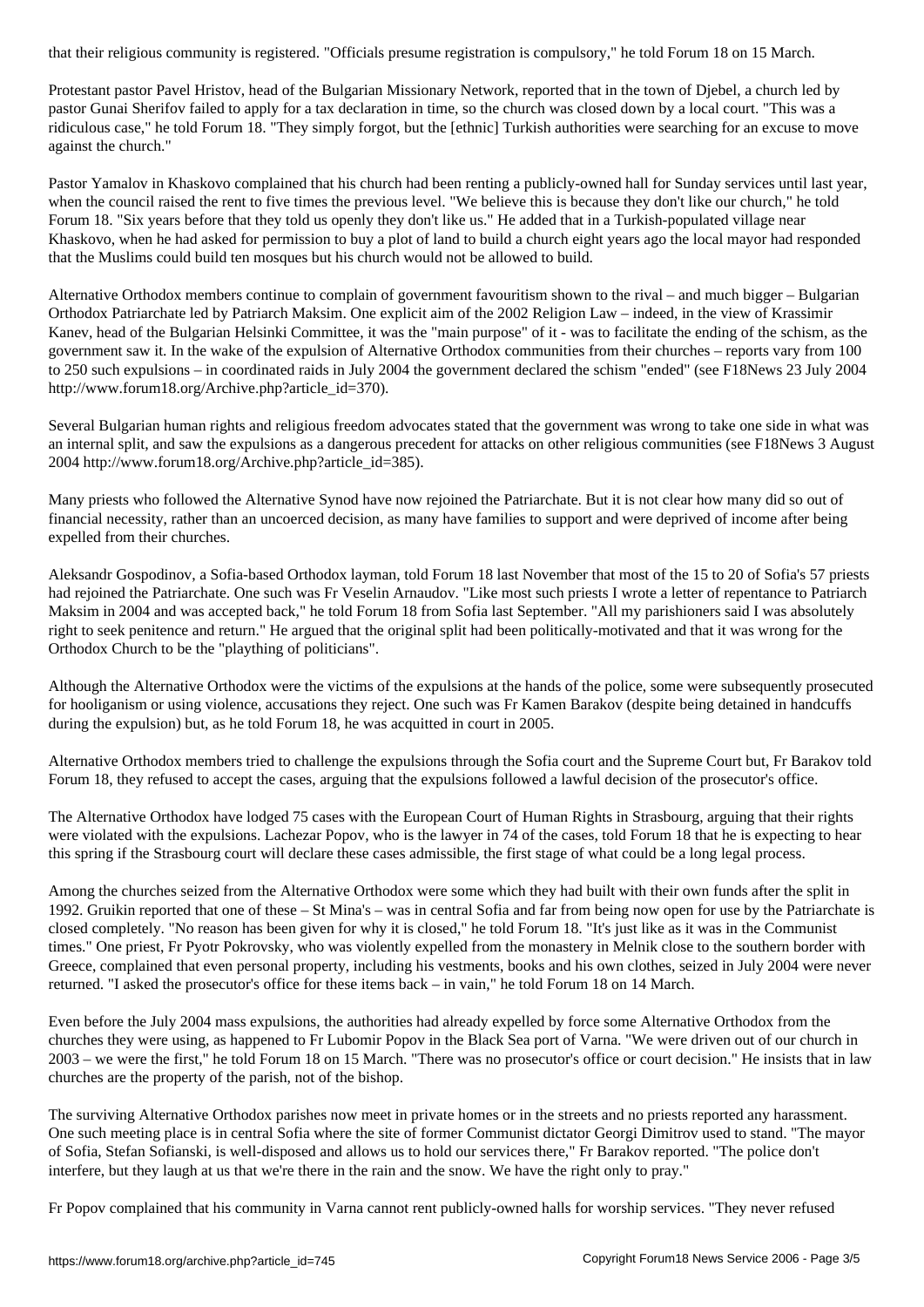that since 2004 colleges and institutions which used to invite him to invite him to invite him to invite him to don't represent the 'official' Orthodox Church they can't invite me. It's an unwritten rule. They're afraid if they did so they could be punished."

In continuing fall-out from the Orthodox schism, state prosecutors last year lodged cases against two bishops of the Alternative Synod under Article 274 of the Criminal Code, which punishes "unwarrantedly committing an act within the scope of the office of an official which he does not occupy" with a penalty of up to one year's imprisonment. Metropolitan Inokenty (Petrov) faces trial in Sofia on 22 March, while Bishop Gavriil (Galev) faces trial in Blagoevgrad on 28 March. According to the prosecutors' separate cases, seen by Forum 18, the two are accused of "pretending" to be Orthodox Church leaders. The prosecutors in Sofia and Blagoevgrad cite numerous documents the two signed in their positions in the Alternative Synod as evidence of wrongdoing. "These are ridiculous allegations," the two bishops' lawyer Ivan Gruikin told Forum 18 from Sofia on 15 March.

One widely-held complaint is that religious communities now have to pay five per-cent tax on money donated by their members for the work of the community, a tax change made before the 2002 Religion Law which does not apply to other non-profit organisations. "It is very strange. I think it is wrong that we have to pay this tax," Pastor Tonchev told Forum 18 from Burgas. "Church members have already paid income tax on this money, so in effect this is double taxation." He said he would like to see parliament end this tax on religious communities.

Pastor Viktor Virchev, the head of the Assemblies of God, wrote to the Finance Ministry to try to clarify whether religious communities have to pay this tax but, many months later, had still received no response. Forum 18 asked the Finance Ministry in Sofia on 16 March why religious organisations are subject to tax while other non-profit organisations are not. However, as of 17 March it too had received no response.

With the Orthodox Patriarchate as by far the largest single religious community, officials have a strongly-ingrained view that to be Bulgarian is to be Orthodox, a view reinforced by the recognition - in Article 13 of the Bulgarian Constitution - of Eastern Orthodoxy as the country's "traditional" faith. "There is an unequal situation between the Orthodox Church and other religious communities," Pastor Nikolov lamented. With the tenth of the population being ethnic Turks of Muslim background, ethnic Turkish officials presume that all fellow Turks are Muslims and dislike attempts to convert them to other faiths.

One exception to the official view of the primacy of the Orthodox Church is the arrangement made for members of religious communities to take religious holidays off work. A cabinet decision last December allowed non-Orthodox believers - Catholics, Muslims, Protestants, Armenians, Jews, Hare Krishna devotees, Baha'is and Buddhists – to take named religious holidays off work, with provision for Seventh-day Adventists to take four Saturdays off if they are part of their working time.

Minority faiths face frequent verbal attacks from officials. On 25 November 2005 Interior Minister Roumen Petkov declared in parliament that he supported the opinion of Pavel Chernev, a parliamentary deputy of the extreme nationalist Attack party, that the Jehovah's Witnesses had violated articles 108 and 109 of the Criminal Code, which punish those promoting "fascist and anti-democratic ideology". Petkov was sharply criticised by Emil Cohen, director of the Tolerance Foundation in Sofia. "This is nothing but slander," he told Forum 18. He called on Petkov to apologise.

Given that there has been no legal case where a court has ruled that the Jehovah's Witnesses have violated these articles of the Criminal Code, Forum 18 sent written questions to Petkov in January asking why he had made these accusations in parliament, whether he had lodged a case with the prosecutor's office for it to investigate these allegations, what information he had to present to a court to back up these allegations and whether it was not the duty of government officials to treat all individuals and communities in a fair and neutral manner. Despite repeated reminders to the Interior Ministry, Forum 18 has yet to receive a response.

Pastor Nikolov complained to Forum 18 of frequent attacks on minority faiths in the media, both state-owned and private. "It is very rare for them to publish positive material about religious minorities." Several Protestants criticised a programme shown late last year on the private Nova TV, one of the three national channels, which filmed a service in a bookshop in Sofia of a small congregation of Faithful Brethren Protestants using a hidden camera, portraying the church as a dangerous cult. The programme likened the church to the Branch Davidians, an American religious group founded in 1929 by a Bulgarian immigrant and best known for the 1993 siege of their centre in Waco, Texas, which resulted in the deaths of 82 of the group's members.

"It is most disturbing that minority faiths face constant media attacks," Lubomir Kuchukov of the Jehovah's Witnesses told Forum 18. "I suggest to the government that it should intervene to recommend to the media to abandon its prejudice."

Minority faiths complain they have no access to television to broadcast religious services or occasional programmes. Lachezar Popov of the Rule of Law Institute complained to Forum 18 that a Protestant radio station Voice of Peace to be run by the Christian Centre in Sliven had been allocated a licence to broadcast four years ago, but the Committee for radio and TV Frequencies had consistently failed to allocate a frequency. Popov has taken the case to the Supreme Court.

Although religious communities can perform religious services undisturbed, the restrictions on other activity that flow from the